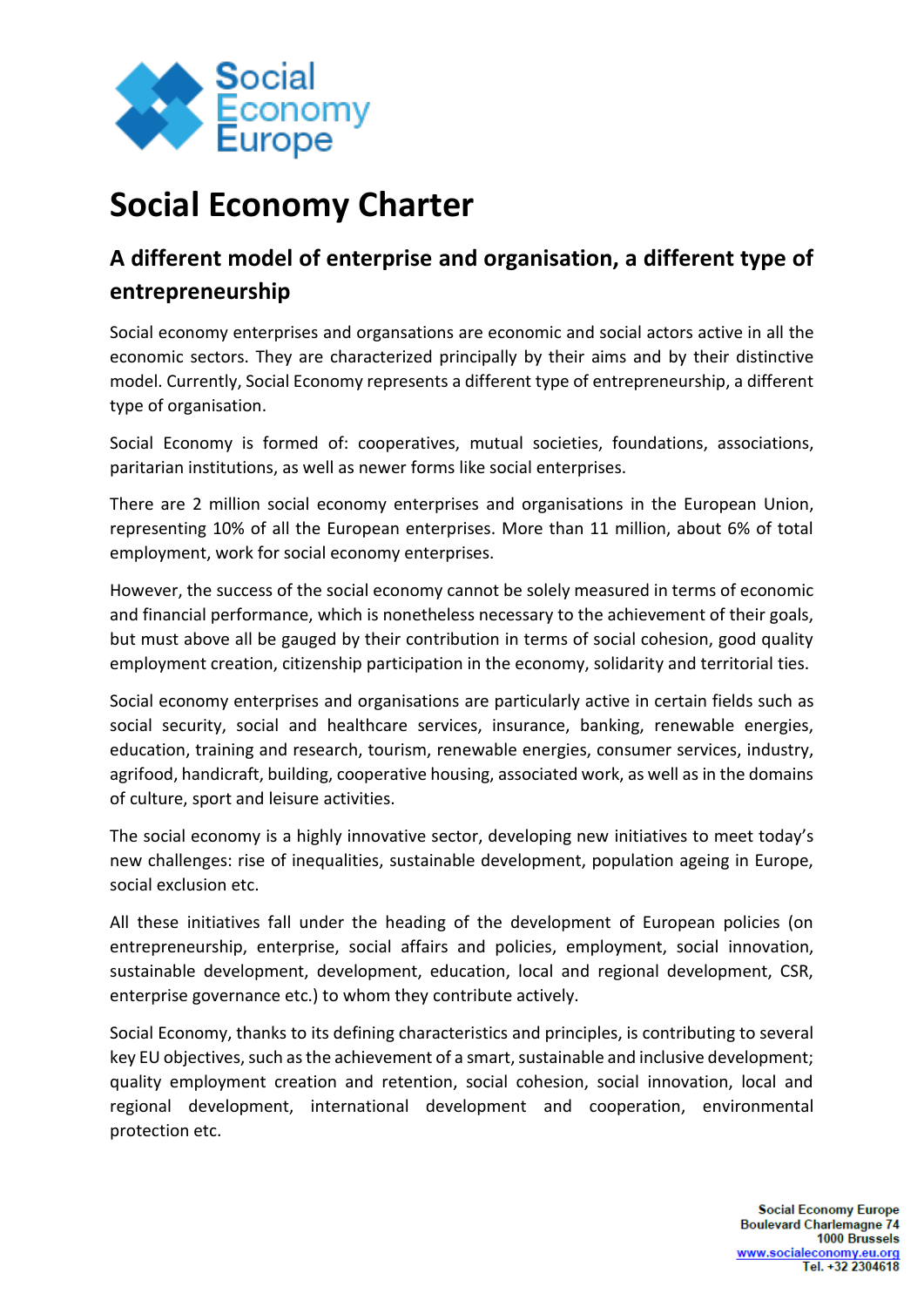

## **A diverse sector united by shared principles and common characteristics**

The legal form a social economy enterprise or organisation may take varies from one Member State to another. However the social economy is distinguished from capital-based companies by shared principles and common characteristics, in particular:

- *Primacy of people and of the social objective over capital*
- *Democratic control by the membership<sup>1</sup>*
- *Voluntary and open membership*
- *The combination of the interest of members/user and/ society (general interest)*
- *The defense and application of the principles of solidarity and responsibility*
- *Autonomous management and independence from public authorities*
- *Reinvestment of the essential surplus to carry out sustainable development objectives, services of interest to members or of general interest*

## **An undeniable reality**

The Social Economy:

 $\rightarrow$  is founded on the principles of solidarity and collective involvement in a process of active citizenship.

 $\rightarrow$  generates high quality jobs and a better quality of life, and offers a framework suited to new forms of enterprise, work and responsible consumption.

 $\rightarrow$  plays an important role in regional and local development and social cohesion

 $\rightarrow$  is socially responsible

 $\rightarrow$  is a factor of economic democracy

 $\rightarrow$  contributes to the stability and pluralism of markets

 $\rightarrow$  Contributes to key European Union's priorities and strategic objectives, such as: smarter, sustainable and inclusive development, social cohesion, full employment and the fight against poverty, participatory democracy, better governance, sustainable development etc.

\*\*\*\*

 $1$  Does not concern foundations as they have no members